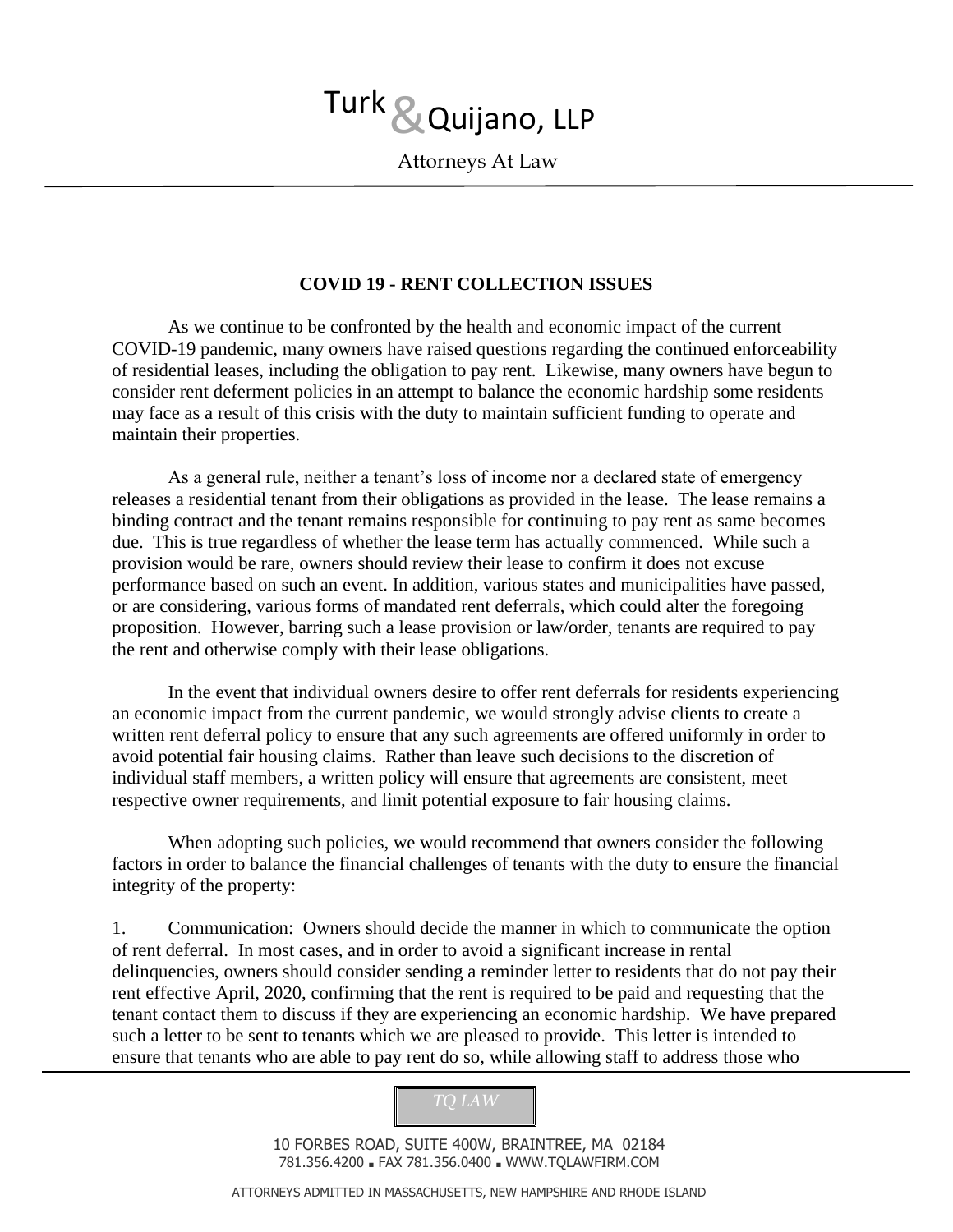actually have a financial hardship. While owners may elect to notify all residents in advance of any rent deferral program, such a proactive announcement may increase the number of persons seeking such assistance.

2. Affordable Housing Residents: If the tenant's rent is subsidized, either through projectbased assistance, mobile voucher or another affordable program, the tenant's rent share should be recalculated if permitted by the program. As rents for such tenants are already adjusted based on changes to household income, rent deferral should not be required as the tenant's rental share will already be adjusted proportionally based on the household's reduced income (and may actually be zero if they have no income). HUD, as well as other state and local program administrators, have already provided for expedited rent recalculations, remote recertification appointments, and a reduction in required verification paperwork.

3. Market Residents: Initially, we would suggest that rent deferral only be offered to those suffering an actual economic hardship which renders them unable to pay rent. The policy should define which events would trigger a "COVID-19 economic hardship". While any objective means may be used to evaluate what constitutes a "COVID-19 economic hardship", we would suggest that total household income and the rental amount at issue should be two threshold considerations in any evaluation procedure. The fact that someone's income is reduced should not be determinative. Rather, the fact that the household income has been reduced to the point rent cannot be paid should be the issue. We would suggest that owners consider whether the rent is now more than 30% of the gross household income. This is the rent level set for most affordable housing programs and would appear to be reasonable. Thus, the resident would be required to demonstrate that the rent now exceeds 30% of the adjusted gross income of all household members in order to qualify for any deferral. The resident should also then be required to provide reasonable evidence of such income reduction, in the form of paystubs, letters from employers, or other verifiable documentation acceptable by management.

In the event a tenant qualifies for a rent deferral based on the aforementioned considerations, ownership should provide specific payment terms both for rent and arrears. As for ongoing rent, we would suggest, in line with the above, that the rent be set at a specific percent of income for a set period. For example, the rent for April and May would be set at 30% of the gross household income. Effective at the end of this period, payment of the full monthly rent would be required in order to qualify for the rent deferral. Late fees should also be waived upon compliance. Finally, the policy should set specific payment terms by dividing the arrears into equal payments over a set time period. For example, the arrears must be paid in three (3) equal payments on the 20th day of each month effective June, 2020. Finally, owners may wish to consider a requirement that any resident eligible for a rent deferral seek third party financial assistance (i.e., RAFT) as a condition of such relief, which may obviate the need for such a deferral.

The terms of any such agreement should be reduced to writing and signed by all parties. The agreement should confirm all of the terms, as well as the right of the owner to proceed with formal legal proceedings in the event payments are not tendered as required.